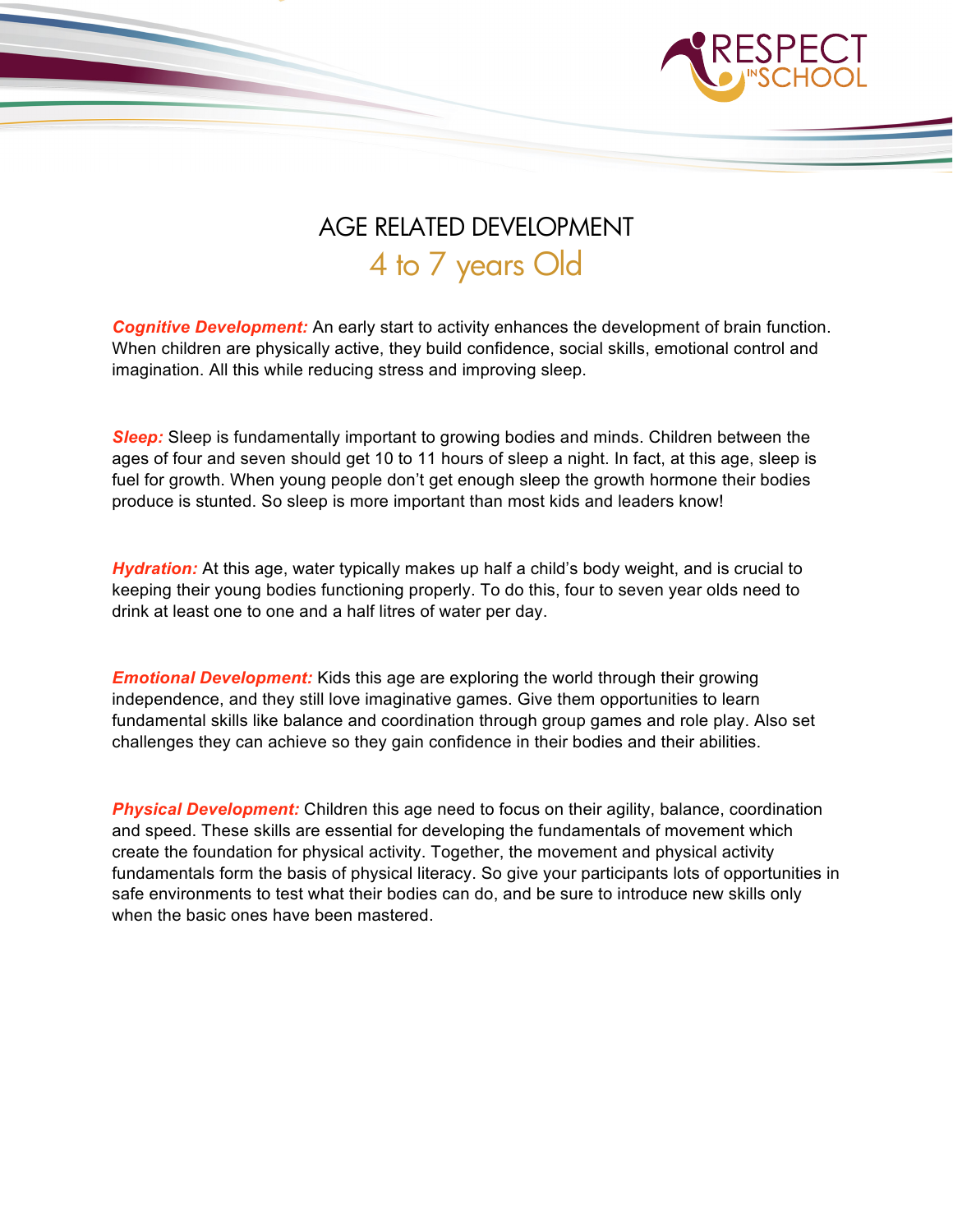

## 8 to 11 years Old

*Cognitive Development:* These are the years where there's the strongest link between body and mind, so keeping kids eight to eleven active helps them learn! During these years, many young people become competitive and struggle with losing. Good sportsmanship is often a challenge. So invest extra time into the lessons of winning and losing graciously.

**Sleep:** Sleep is always important, but to growing bodies and minds it's crucial. Children this age should get nine to 11 hours of sleep a night. Lack of sleep makes kids clumsy and unable to manage their emotions, but most importantly, sleep is vital in healthy brain development.

**Hydration:** Not getting enough hydration for a child can create muscle weakness, fatigue and headaches. Participants in this age group should be drinking between one and a quarter and one and three quarter litres of water every day.

*Emotional Development:* At this age, participants still tend to want to come first, and many still want all the attention on them, which means that squabbles can break out when a child feels overlooked or left out. Kids in this age group often easily get their feelings hurt. So introduce games and activities that are less competitive and more collaborative, and activities that give every child a chance to shine.

*Physical Development:* Kids are becoming more physically confident and aware of their bodies during these years. Most can dribble a ball with one hand and ride a two-wheeled bike. They are becoming more skillful at skipping, catching and throwing a ball. Participants between 8 and 11 like to move. They can become restless if they have to sit for too long, so keep instructions short and activity level high.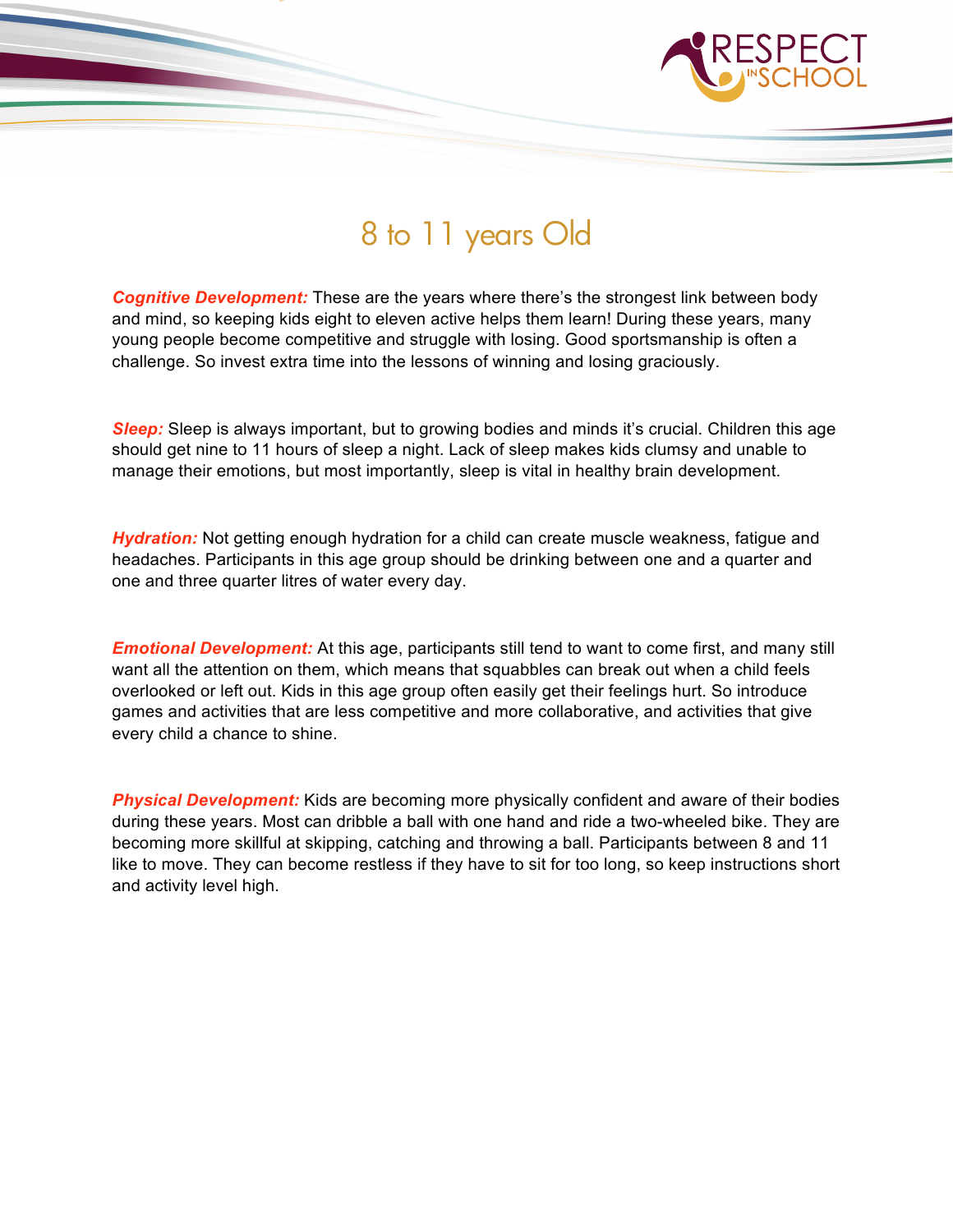

## 12 to 15 years Old

*Cognitive Development:* Adolescents are suddenly aware of how others see them, and growing sexual attractions which make them both social and insecure. They're also strongly influenced by friends and peer groups, so make sure there is always good supervision, and that all youth understand what behavior is and *isn't* acceptable.

*Sleep:* Sleep is simply a crucial part of a young person's development. It helps grow the brain, stimulate growth hormones and allows the body to build muscle. For optimum health, adolescents between 12 and 15 should be getting eight and a half to nine and a half hours of sleep a night.

**Hydration:** Water is absolutely essential for the physical and mental well-being of young people this age. They should be drinking one and a half to two litres of water a day. And remember, if a child says they're thirsty, they're already dehydrated. Keep participants drinking!

*Emotional Development:* Puberty! Emotions run high at this age, still most kids between 12 and 15 are highly social and enjoy the social aspects of learning. Create activities where participants can learn skills in small groups where they can make connections with their peers.

*Physical Development:* Kids are growing faster than at any other time in their lives, in fact at this age some participants can grow as much as 12 cm in a few months. All these physical changes create kids who can be clumsy and lack coordination. And there can be wide differences among peers. Give them lots of time to practice and master skills, and encourage them to be patient with themselves!